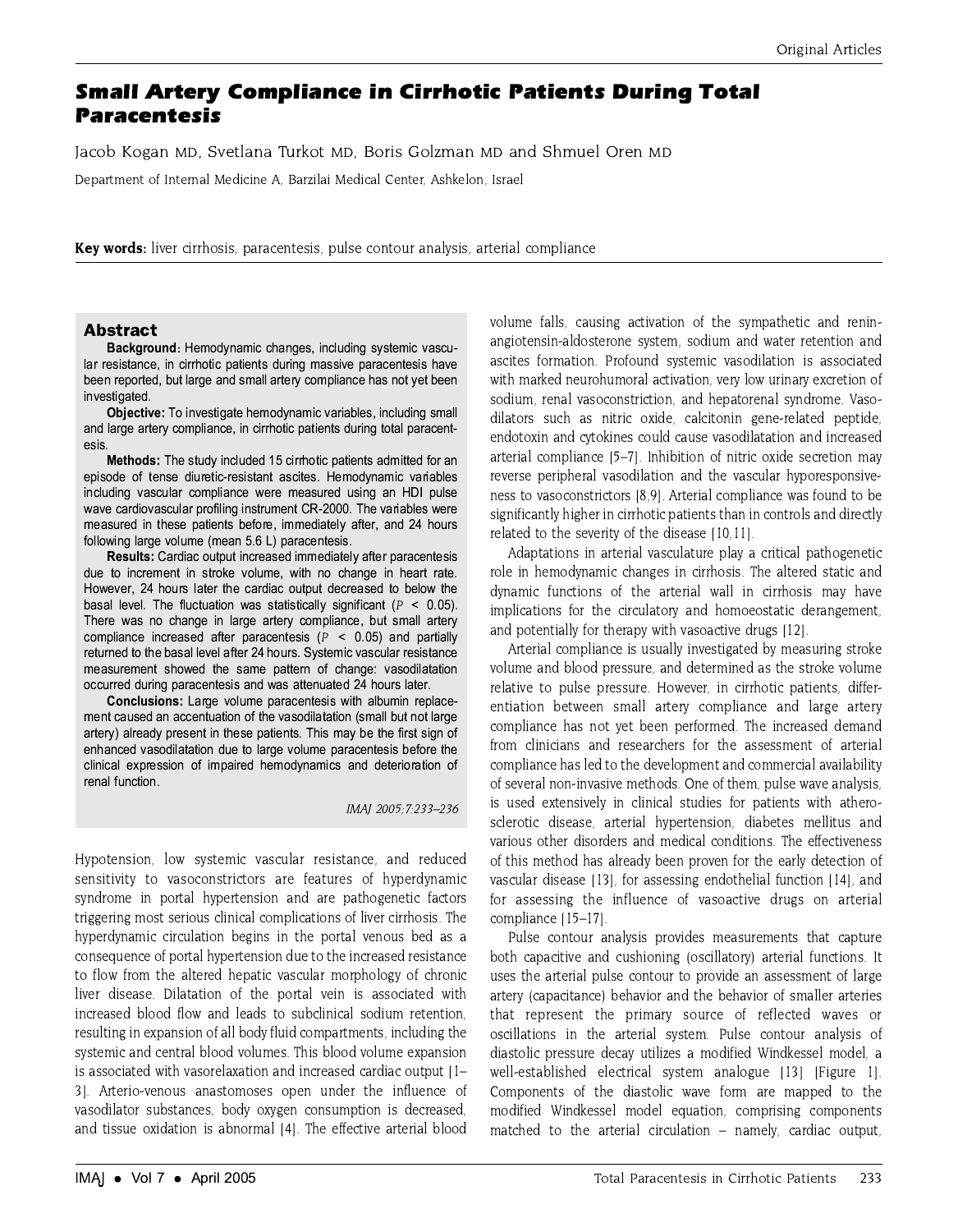

Figure 1. Modified Windkessel model used for analysis of vascular properties.  $SV =$  stroke volume,  $C1 =$  capacitive compliance,  $C2 =$  oscillatory compliance,  $R =$  systemic vascular resistance,  $L =$  inertia of the blood, P1 = proximal pressure,  $P2$  = distal pressure [17].

capacitive and oscillatory compliance, systemic vascular resistance and impedence, distal and proximal blood pressure, and blood inertia. C1 is derived from the slope of the exponential diastolic decay and reflects large artery compliance, while C2 is derived from the oscillatory component of the diastolic decay and reflects small artery compliance.

Observing the pulse wave using the HDI-Pulse Wave CR 200 instrument enables evaluation of hemodynamic performance and compliance of large and small blood vessels in a non-invasive manner [13,18]. This instrument has recently come into use and is a means to evaluate blood vessel performance in epidemiologic studies. Using this technique we examined hemodynamic changes including small and large artery compliance in cirrhotic patients during total paracentesis.

# **Patients and Methods**

#### **Patients**

The study included 15 cirrhotic patients (2 women and 13 men; mean age 60.5 years, range 42–77) admitted to our department between May 2002 and March 2003 due to an episode of tense diuretic-resistant ascites. Cirrhosis was alcohol-related in 5 cases and post-hepatic in 10 (8 positive for hepatitis C virus and 2 for hepatitis B). Excluded were patients with concomitant disease such as vascular disease, arterial hypertension, heart failure, diabetes mellitus, bacterial peritonitis, sepsis, hepatocellular carcinoma, and renal failure.

All the patients signed an informed consent and the study protocol conformed to the ethical guidelines of the Declaration of Helsinki.

### **Paracentesis**

On admission, patients were put on a low sodium diet (2 g/day) with unrestricted fluid intake and a bed-rest regimen. Diuretic administration and beta-blockers were discontinued at least 5 days before paracentesis. No vasoactive drugs were allowed before or during the study. Paracentesis was performed under sterile conditions with a cannula 1.4 x 45 mm in the left lower abdominal quadrant. Ascitic fluid was drained by gravity into a sterile container



Figure 2. Typical waveforms in cirrhotic patient before [A], after [B], and 24 hours after ICI paracentesis

on the floor. The patients were given 8 g of albumin/L of ascites removed during the procedure.

#### Arterial compliance method

Hemodynamic variables including vascular compliance were measured using an HDI pulse wave cardiovascular profiling instrument CR-2000 (Hypertension Diagnostics Inc/Pulse Wave™ CR-2000 Research Cardiovascular Profiling System, Minneapolis, USA). Radial artery waveforms were recorded with an arterial tonometer sensor array. The tonometry unit contained an array of piezoresistive pressure transducers, each 0.2 mm apart, capable of measuring the relative intra-arterial pulse amplitude with high accuracy in arteries as small as 1.0 mm in diameter. Upon location of a strong pulse, a good quality radial artery waveform is normally obtained within a few minutes even by an untrained individual. Waveforms are recorded for 30 seconds on the right arm of the subject with an arterial tonometer sensor array for maintaining the sensor in position. The waveform is calibrated by the oscillometric method with a cuff on the opposite arm and an internal calibration. Figure 2 shows a typical waveform in cirrhotic patients. The variables were measured in these patients before, immediately after, and 24 hours following large volume (mean 5.6 L) paracentesis.

### **Statistics**

Statistical differences were calculated by using the descriptive analysis and paired samples t-test. Statistical significance was set at  $P \leqslant 0.05$ .

 $Cl =$  capacitive compliance

 $C2 =$  oscillatory compliance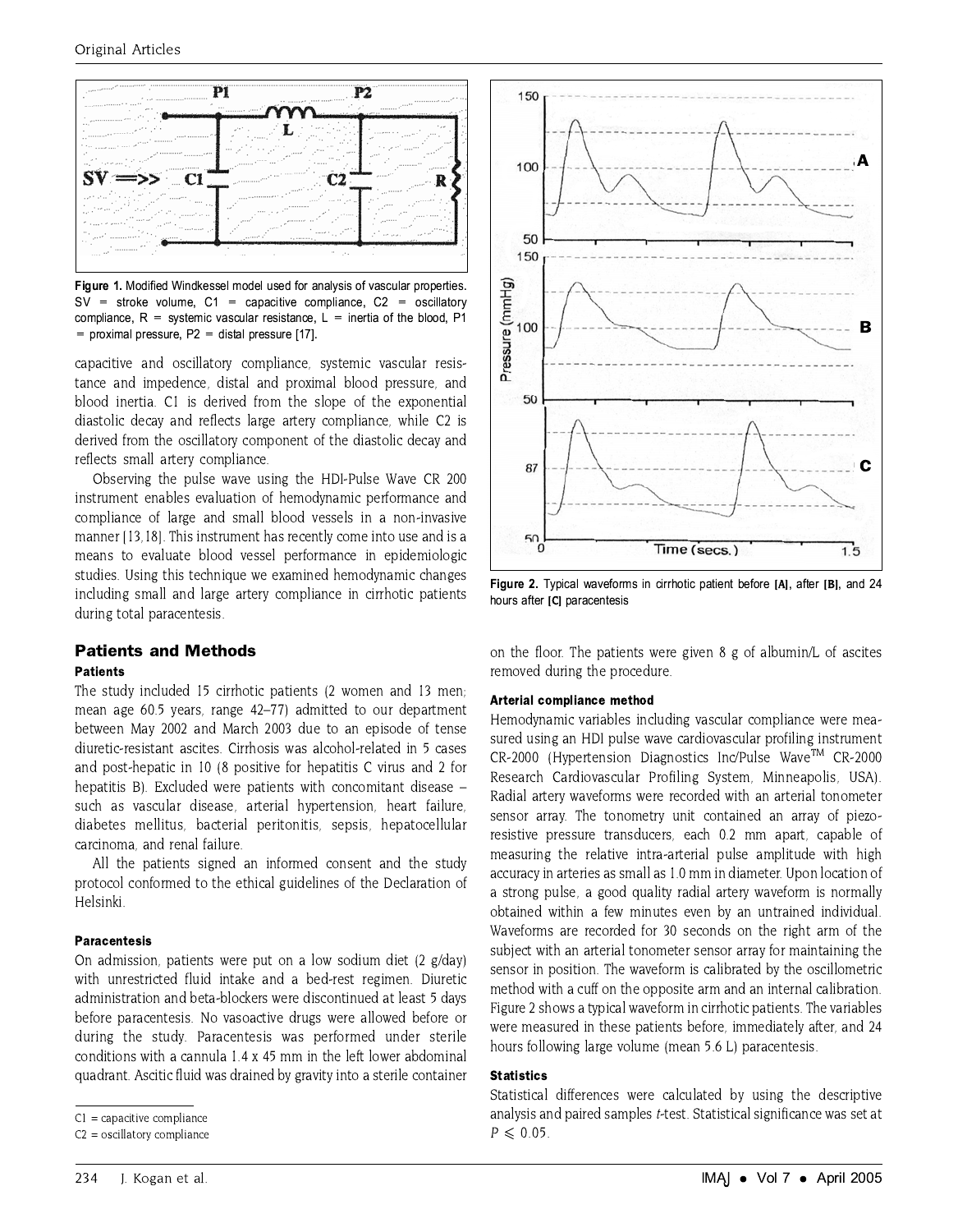Table 1. Hemodynamic changes and vascular compliance in cirrhotic patients during total paracentesis

|                                                           | <b>Before</b><br>paracentesis | After<br>paracentesis | 24 hr after<br>paracentesis |
|-----------------------------------------------------------|-------------------------------|-----------------------|-----------------------------|
|                                                           |                               |                       |                             |
| Systolic BP (mmHg)                                        | 118.4                         | 114.1                 | 116.9                       |
| Diastolic BP (mmHg)                                       | 67.9                          | 66.9                  | 67.9                        |
| Mean arterial BP (mmHg)                                   | 87.1                          | 83.3                  | 85.4                        |
| Pulse pressure (mmHg)                                     | 50.5                          | 47.2                  | 49                          |
| Pulse rate (beats/min)                                    | 76.9                          | 75.6                  | 75.3                        |
| Estimated cardiac ejection time (msec)                    | 289.2                         | 313.7                 | 289.1                       |
| Estimated stroke volume (ml/beat)                         | 60.2                          | 67.4                  | 60.6                        |
| Estimated stroke volume index (ml/beat/m <sup>2</sup> )   | 33.3                          | 37                    | 33.1                        |
| Estimated cardiac output (L/min)                          | 4.5                           | 5                     | $4.4*$                      |
| Estimated cardiac index $(L/min/m2)$                      | 2.5                           | 2.7                   | $2.4*$                      |
| Large artery elasticity index (ml/mmHg x 100)             | 17.9                          | 17.8                  | 15.1                        |
| Small artery elasticity index (ml/mmHg x 100)             | $3.7*$                        | 5.6                   | 5                           |
| Systemic vascular resistance (dyne.sec.cm <sup>-5</sup> ) | 1523.2                        | 1400.5                | 1508                        |
| Total vascular impedance (dyne.sec.cm <sup>-5</sup> )     | 125.4                         | 116.9                 | 135.1                       |

\*  $P < 0.05$  compared to after paracentesis

### **Results**

No local complications related to the procedure were observed. There were no significant changes in serum urea and creatinine concentration before and 24 hours after paracentesis. The results of the study are summarized in Table 1.

Large volume paracentesis was accompanied by a nonsignificant fall in mean arterial pressure, which returned to basal level 24 hours later. Cardiac output increased immediately after paracentesis due to increment in stroke volume with no change in heart rate. However, 24 hours later the cardiac output decreased to below basal level. The fluctuation was statistically significant ( $P <$ 0.05). Pulse rate, pulse pressure, cardiac ejection time, stroke volume and total vascular impedance did not show any significant change during paracentesis.

There was no change in large artery compliance: however, small artery compliance increased after paracentesis ( $P < 0.05$ ) and partially returned to basal level after 24 hours. Systemic vascular resistance measurement showed the same pattern of change: vasodilatation occurred during paracentesis and was attenuated 24 hours later.

# **Discussion**

The short-term hemodynamic effects of large volume paracentesis are well investigated, and the safety of this approach in cirrhotic patients with tense ascites has been proven in randomized controlled trials [19-21]. Large volume paracentesis ameliorates shortness of breath and early satiety experienced by these patients. It may also be associated with collateral advantages, such as reductions in the hepatic venous pressure gradient [22], intravariceal pressure, and variceal wall tension [22-24]. These parameters are considered important predictors of variceal bleeding and the improvement after paracentesis may decrease the risk of bleeding. Various hemodynamic parameters were investigated during paracentesis in cirrhotic patients. Several randomized controlled studies showed an increase in effective arterial blood volume, cardiac output and concentration of the plasma atrial natriuretic peptide, and a decrease in plasma renin activity, plasma aldosterone and plasma norepinephrin concentration. This early phase may be rapidly followed by a post-paracentesis circulatory dysfunction syndrome, characterized by an irreversible reduction in effective arterial blood volume and impaired renal function. An increase in plasma renin activity after paracentesis has been considered evidence of effective hypovolemia and is labeled post-paracentesis circulatory dysfunction [21]. Albumin administration may prevent this effect in cirrhotic patients in whom at least 5 L of ascitic fluid was removed.

Our study showed no signifi-

cant changes in arterial pressure, heart rate, cardiac ejection time, stroke volume and systemic vascular resistance during paracentesis. Cardiac output increased immediately after paracentesis and decreased to below the basal level 24 hours later, as previously shown 1251. In our study, for the first time, we were able to differentiate between small and large artery compliance during paracentesis. Large artery compliance remained without significant change, but small artery compliance increased significantly immediately after paracentesis and decreased 24 hours later but not to the basal level. This parameter may be the first sign of enhanced vasodilatation due to large volume paracentesis before the appearance of any clinical expression of impaired hemodynamics and deterioration of renal function, and therefore may be a subclinical marker of post-paracentesis circulatory dysfunction.

In our study group there were no cases of serious circulatory dysfunction or impaired renal function. Such cases are associated with deterioration in mean arterial pressure despite the intense renal vasoconstriction. Renal blood flow decreases, causing a reduction in glomerular filtration rate and sodium excretion. Intensive peripheral vasodilatation is an important pathogenetic component in the development of hepatorenal syndrome. Our study did not yield data that would enable us to predict which patients could possibly develop renal failure during recurrent paracentesis. A possible future study with a larger number of patients might enable us to assess the degree of small artery compliance as a predictor of the development of renal failure after recurrent paracentesis.

### **References**

- $\mathbf{L}$ Rodriguez-Martinez D, Menon KV, Kamath PS. Regional and systemic hemodynamic disturbances in cirrhosis. Clin Liver Dis 20015(3):617-27.
- $\mathcal{L}$ Blendis L, Wong F. The hyperdynamic circulation in cirrhosis: an overview. Pharmacol Ther 2001;89(3):221-31.
- Sherlock S. Vasodilatation associated with hepatocellular disease: -3. relation to functional organ failure.  $Gut$  1990;31(4):365-7.
- Fernandez-Rodriguez CM, Prieto J, Zozaya JM, et al. Arteriovenous  $\overline{4}$ shunting, hemodynamic changes, and renal sodium retention in liver cirrhosis. Gastroenterology 1993;104(4):1139-45.